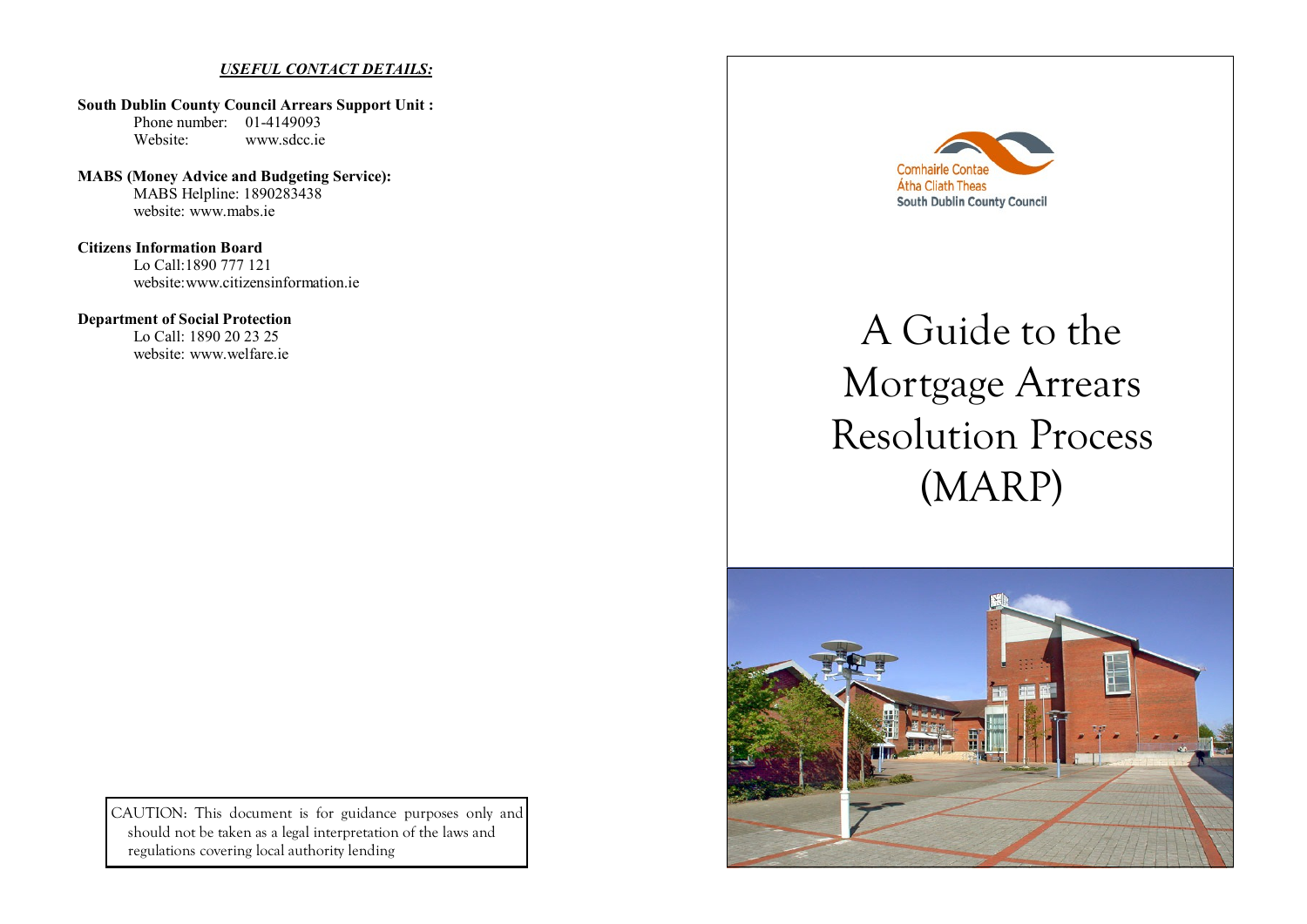

The purpose of the *Mortgage Arrears Resolution Process* (MARP) is to set out clear guidelines for both mortgage holders and South Dublin County Council in relation to dealing with mortgage holders who are currently having difficulty, or feel they may have difficulty in the future in making their mortgage repayments.

#### *How it all works:*

South Dublin County Council has a dedicated team in our Loan Accounts Section who work closely with mortgage holders under the Mortgage Arrears Resolution Process (MARP.). The MARP is made up of 5 steps which are explained in more detail in this booklet. The steps are as followings:

Step 1: Communication with South Dublin County Council

Step 2: Financial Information

Step 3: Assessment

Step 4: Resolution

Step 5: Appeals

## *IMPORTANT INFORMATION TO CONSIDER:*

- If you do not co-operate with South Dublin County Council under MARP you will no longer be afforded the protection that MARP provides and the Council is entitled to commence legal action. Noncooperation can include:
	- Not maintaining your MARP agreed repayment
	- Not supplying requested information
	- Not responding to correspondence
	- Supplying false or misleading information
- Any legal costs incurred should the Council commence legal proceedings will be payable by you and will be added to your mortgage account
- Where legal action is commenced you could lose your home
- If your home is repossessed and there is a still an amount outstanding on the mortgage after the property is disposed of, you will be liable for the difference between the market value and the balance outstanding on the mortgage.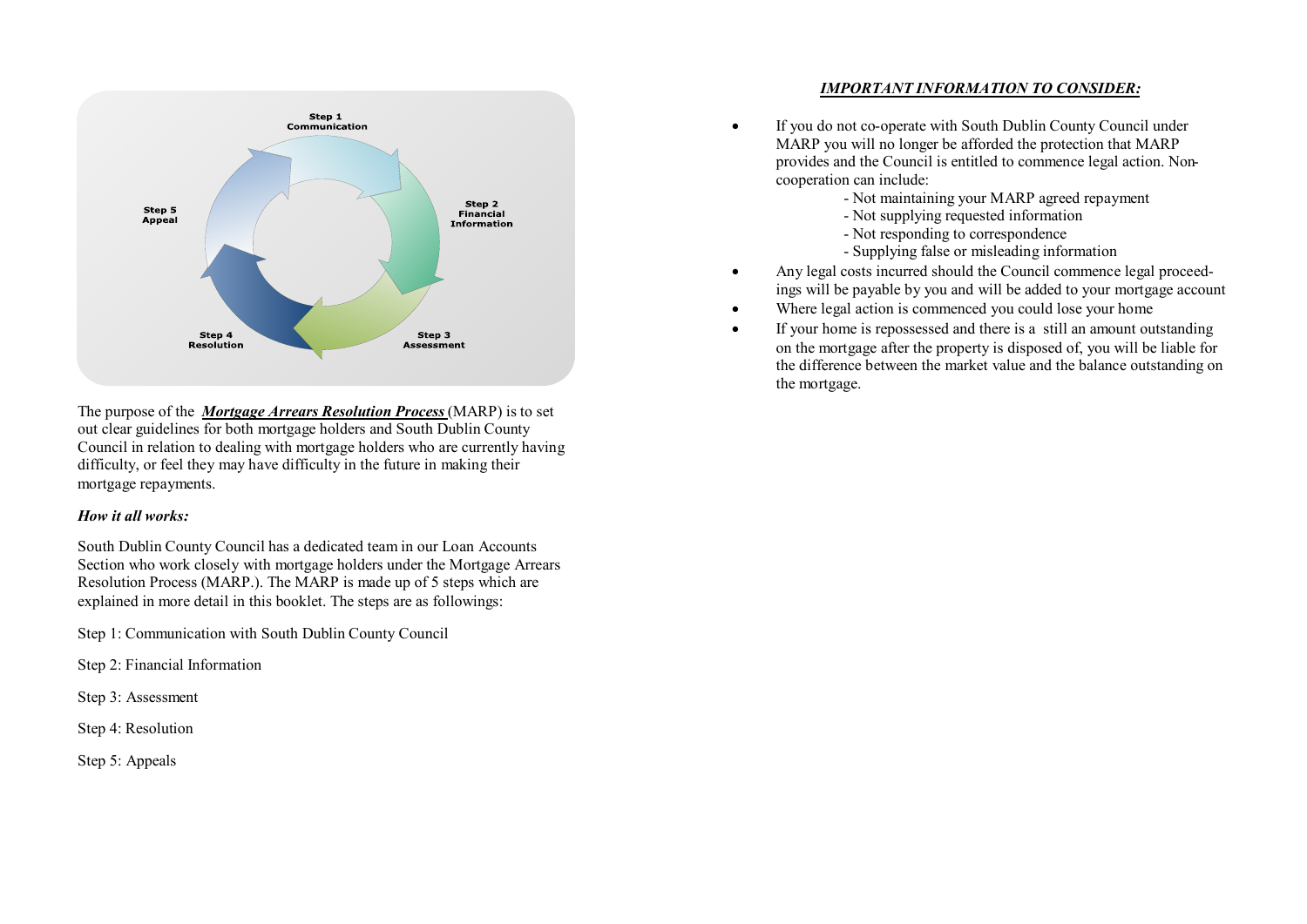So that you are fully informed of the implications of any of these options being applied to your mortgage account the Council would advise you take independent legal and/or financial advice regarding any proposed revised repayment arrangement.

Once a repayment option is agreed, South Dublin County Council will monitor each case on an ongoing basis with a formal review at least every six months. A review will take place earlier if you do not stick to the terms of the arrangement.

We cannot:

- ignore the fact that you are in arrears
- write off your arrears
- ignore broken arrangements



# **Step 5: Appeals**

If you are unhappy with South Dublin County Council's decision, or the treatment of your mortgage case under the MARP, or if you feel the Council has not been compliant with the MARP.:

- You must submit an appeal in writing within 20 working days of the receiving the Council's decision to the MARP Appeals Board, Housing Department, South Dublin County Council, Tallaght, Dublin 24
- The Council must acknowledge your appeal in writing within 5 working days of your appeal being received.
- Your appeal will be considered and adjudicated on by an independent appeals board within South Dublin County Council within 40 working days.
- The decision of the board will be communicated to you in writing within



## **Step 1: Communication with South Dublin County Council**

In the current financial environment, lots of people are having difficulties paying their bills. With falling wages, rising taxes and levies, and rising prices, this is understandable. So, if you are in difficulties repaying your Council mortgage, or feel that you will have difficulties because of impending changes in your circumstances, the best thing you can do is to contact the Council immediately at 01-4149000 extension.: 7138. This will enable the Council to get an early start working with you to find a solution.



## **Step 2: Financial Information**

In order for the Council to assess your situation you need to complete a MARP application form and supply the requested documentation. The form includes a *Standard Financial Statement (SFS)* in which you set out your income and expenditure. The form is available from South Dublin County Council directly and is also available on the Council's website at www.sdcc.ie.